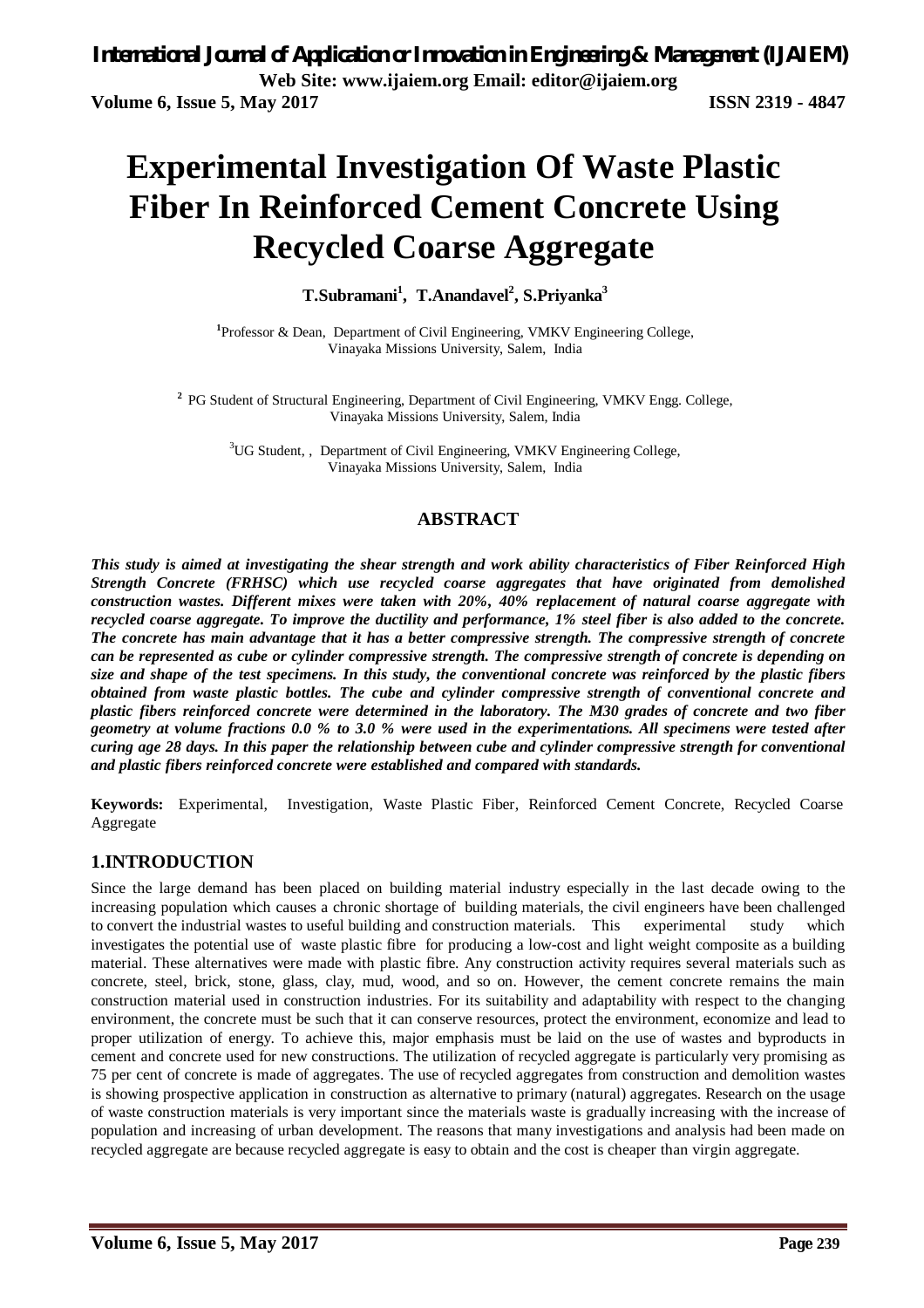**Volume 6, Issue 5, May 2017 ISSN 2319 - 4847**

### **2.METHODOLOGY**

The methodology for the research is explain in pictorial representation in the flow chart.



**Figure1** Methodology chart

#### **3. MATERIAL COLLECTION**

#### **3.1 Introduction**

The material collection is following cement, fine aggregate, recycled aggregate & paper.

#### **3.1.1 Cement**

Cement is one of the binding materials in this project. Cement is the important building material in today's construction world 53 grade Ordinary Portland Cement (OPC) conforming to IS: 8112-1989.

#### **3.1.2 Fine Aggregate**

Concrete produced from a mixture of fine aggregate (sand), a binder (cement), and water. Fine-aggregate concrete is similar to building mortars in its composition and certain properties. It is used mainly for making thin-walled and conventional rein-forced-concrete structural components and products.Fine-aggregate concrete is used in highway and airfield construction because of the high tensile strength that results from its fine-grained structure. The absence of coarse aggregate (crushed stone or gravel) substantially facilitates the preparation, transport, and placing of the concrete, particularly when concrete pumps are used. A disadvantage of fine-aggregate concrete is the increased consumption of binder compared to other types of concrete and the associated greater shrinkage and creep. The quantity of binder in the concrete can be reduced by pulverizing some of the sand, by the use of plasticizers, or by autoclaving of products.The sand which was locally available and passing through 4.75mm IS sieve is used. The specific gravity of fine aggregate was 2.60.

#### **3.1.3 Coarse Aggregate**

Locally available crushed blue granite stones conforming to graded aggregate of nominal size 12.5 mm as per IS: 383 – 1970. Crushed granite aggregate with specific gravity of 2.77 and passing through 4.75 mm sieve and will be used for casting all specimens. Several investigations concluded that maximum size of coarse aggregate should be restricted in strength of the composite. In addition to cement paste – aggregate ratio, aggregate type has a great influence on concrete dimensional stability.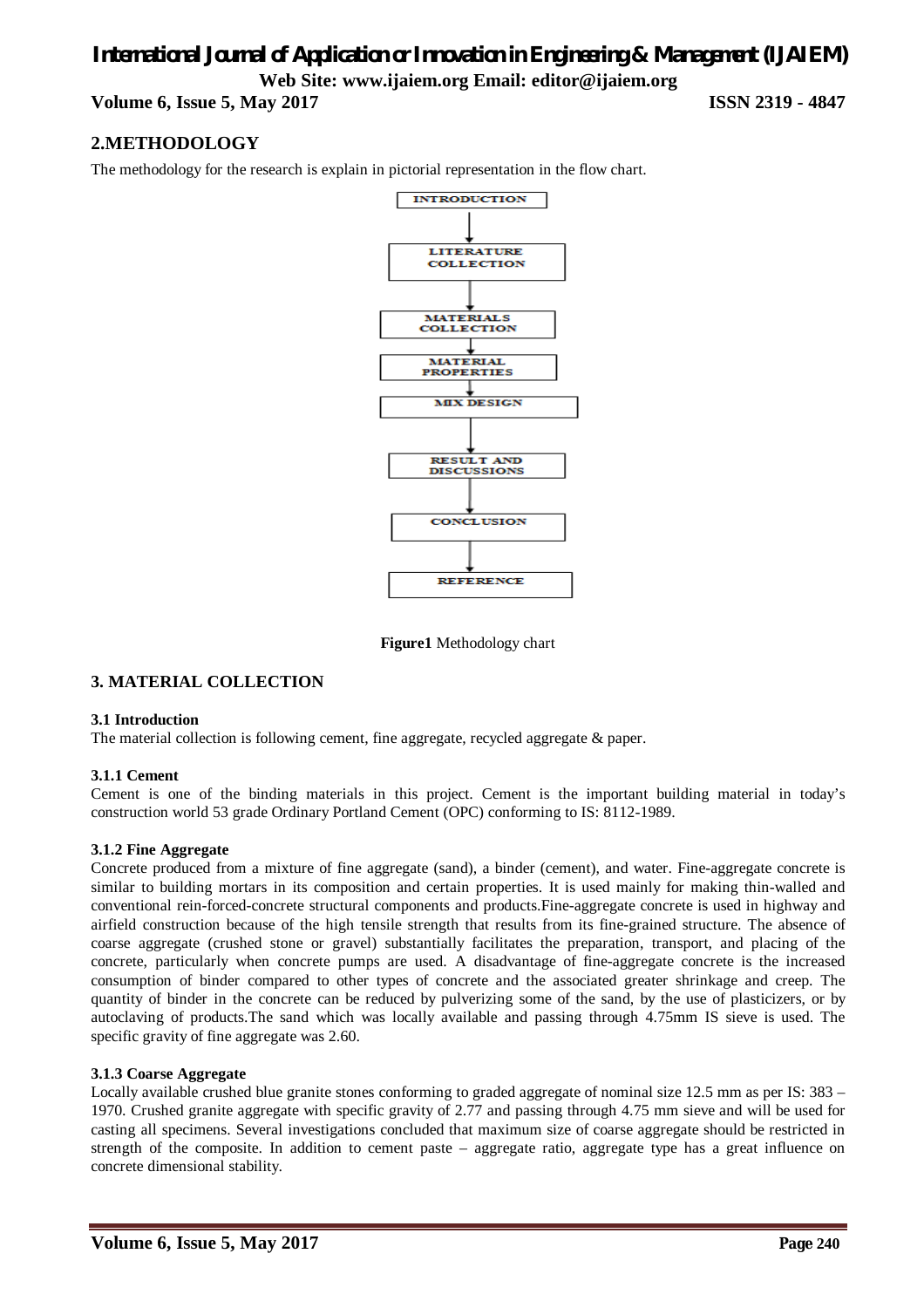**Volume 6, Issue 5, May 2017 ISSN 2319 - 4847**

#### **3.1.4 Recycled Aggregate**

Recycling is the act of processing the used material for use in creating new product. The usage of natural aggregate is getting more and more intense with the advanced development in infrastructure area. In order to reduce the usage of natural aggregate, recycled aggregate can be used as the replacement materials. Recycled aggregate are comprised of crushed, graded inorganic particles processed from the materials that have been used in the constructions and demolition debris. To achieve this, major emphasis must be laid on the use of wastes and byproducts in cement and concrete used for new constructions. The utilization of recycled aggregate is particularly very promising as 75 per cent of concrete is made of aggregates. In that case, the aggregates considered are slag, power plant wastes, recycled concrete, mining and quarrying wastes, waste glass, incinerator residue, red mud, burnt clay, sawdust, combustor ash and foundry sand. The enormous quantities of demolished concrete are available at various construction sites, which are now posing a serious problem of disposal in urban areas. This can easily be recycled as aggregate and used in concrete. Research & Development activities have been taken up all over the world for proving its feasibility, economic viability and cost effectiveness. Buildings, roads, bridges, and sometimes even from catastrophes, such as wars and earthquakes.(Figure.2). There are many advantages through using the recycled aggregate. The advantages that occur through usage of recycled aggregate are listed below.

- a) Environmental Gain
- b) Cost
- c) Job Opportunities
- d) Sustainability

#### **3.2 Plastic Fibre**

Plastic is also is a waste and this waste is using for many works as recycle products. Among the plastics family Polyethylene Terephthalate (PET) is one of the major products using by the society in the form of various articles. In this connection a review is presenting below related to PET fibres and RAC. Conducted the experimentation on concrete with plastic waste. The plastic material was used as sand substitution in the concrete. The results showed that the use of plastic bottle waste was effective and it attracts as low cost material.(Figure.3)





**Figure 2** Recycled Aggregate **Figure 3** Waste Domestic Plastics Are Made In To Fibre

### **4.MATERIALS PROPERTIES**

#### **4.1 Introduction**

Materials properties like Properties of cement, Setting time, Consistency, Soundness and properties of fine & recycled aggregate

#### **4.2 Properties Of Cement**

#### **4.2.1 Physical Properties Of Cement**

Table 1 shows the Physical Properties Of Cement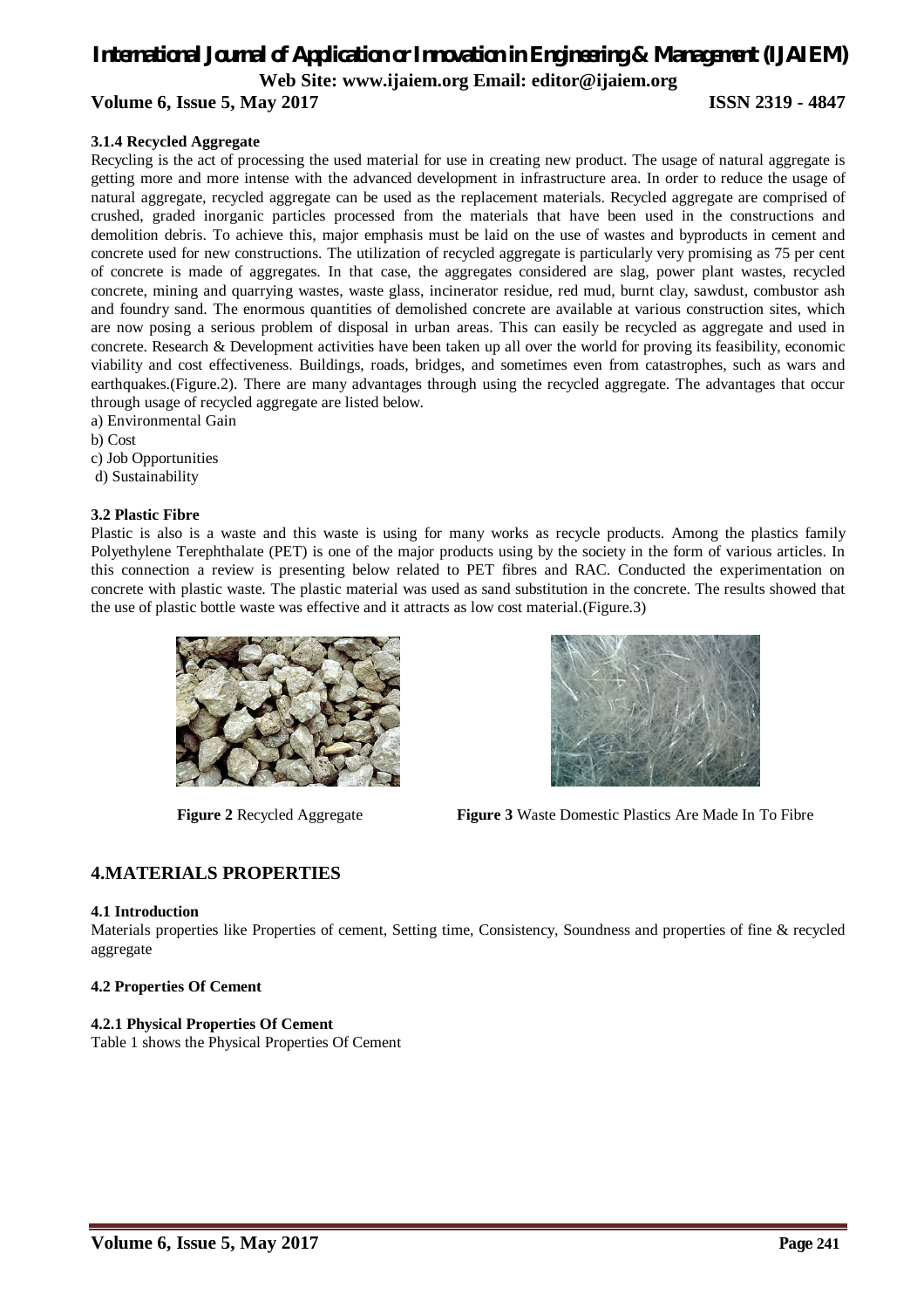### *International Journal of Application or Innovation in Engineering & Management (IJAIEM)* **Web Site: www.ijaiem.org Email: editor@ijaiem.org Volume 6, Issue 5, May 2017 ISSN 2319 - 4847**

| S.NO          | PROPERTY OF CEMENT         | <b>VALUE</b>      |  |  |
|---------------|----------------------------|-------------------|--|--|
| 1             | Fines of cement            | 7.5%              |  |  |
| $\mathcal{D}$ | Grade of cement            | 53 Grade(OPC)     |  |  |
| 3             | Specific gravity of cement | 3.15              |  |  |
| 4             | Initial setting time       | 30min             |  |  |
| ٢             | Final setting time         | 60 <sub>min</sub> |  |  |
| 6             | Normal consistency         | 35%               |  |  |

#### **Table 1** Physical Properties Of Cement

#### **4.2.2 Setting Time**

- Cement paste setting time is affected by a number of items including: cement fineness, water-cement ratio, chemical content (especially gypsum content) and admixtures. Setting tests are used to characterize how a particular cement paste sets.
- For construction purposes, the initial set must not be too soon and the final set must not be too late. Normally, two setting times are defined:
- Initial set. Occurs when the paste begins to stiffen considerably.
- Final set. Occurs when the cement has hardened to the point at which it can sustain some load.
- Setting is mainly caused by  $C_3A$  and  $C_3S$  and results in temperature rise in the cement paste.
- False set :No heat is evolved in a false set and the concrete can be re-mixed without adding water
- Occures due to the conversion of unhydreous/semi hydrous gypsum to hydrous gypsum (CaSO<sub>4</sub>.2H<sub>2</sub>O)
- Flash Set: is due to absence of Gypsum. Specifically used for under water repair.

#### **4.2.3 Consistency**

- The consistency is measured by the Vicat apparatus using a 10mm diameter plunger.
- A trial paste of cement and water is mixed and placed in the mold having an inside diameter of 70mm at the base and 60mm at the top, and a height of 40mm.
- The plunger is then brought into contact with the top surface of the paste and released. Under the action of its weight the plunger will penetrate the paste. The depth depending on the consistency.

#### **4.2.4 Soundness**

- When referring to Portland cement, "soundness" refers to the ability of a hardened cement paste to retain its volume after setting without delayed expansion. This expansion is caused by excessive amounts of free lime (CaO) or magnesia (MgO). Most Portland cement specifications limit magnesia content and expansion.
- The cement paste should not undergo large changes in volume after it has set. However, when excessive amounts of free CaO or MgO are present in the cement, these oxides can slowly hydrate and cause expansion of the hardened cement paste.
- Soundness is defined as the volume stability of the cement paste.

#### **4.3 Properties Of Fine Aggregate**

#### **4.3.1 Absorption, Porosity, And Permeability**

The internal pore characteristics are very important properties of aggregates. The size, the number, and the continuity of the pores through an aggregate particle may affect the strength of the aggregate, abrasion resistance, surface texture, specific gravity, bonding capabilities, and resistance to freezing and thawing action. Absorption relates to the particle's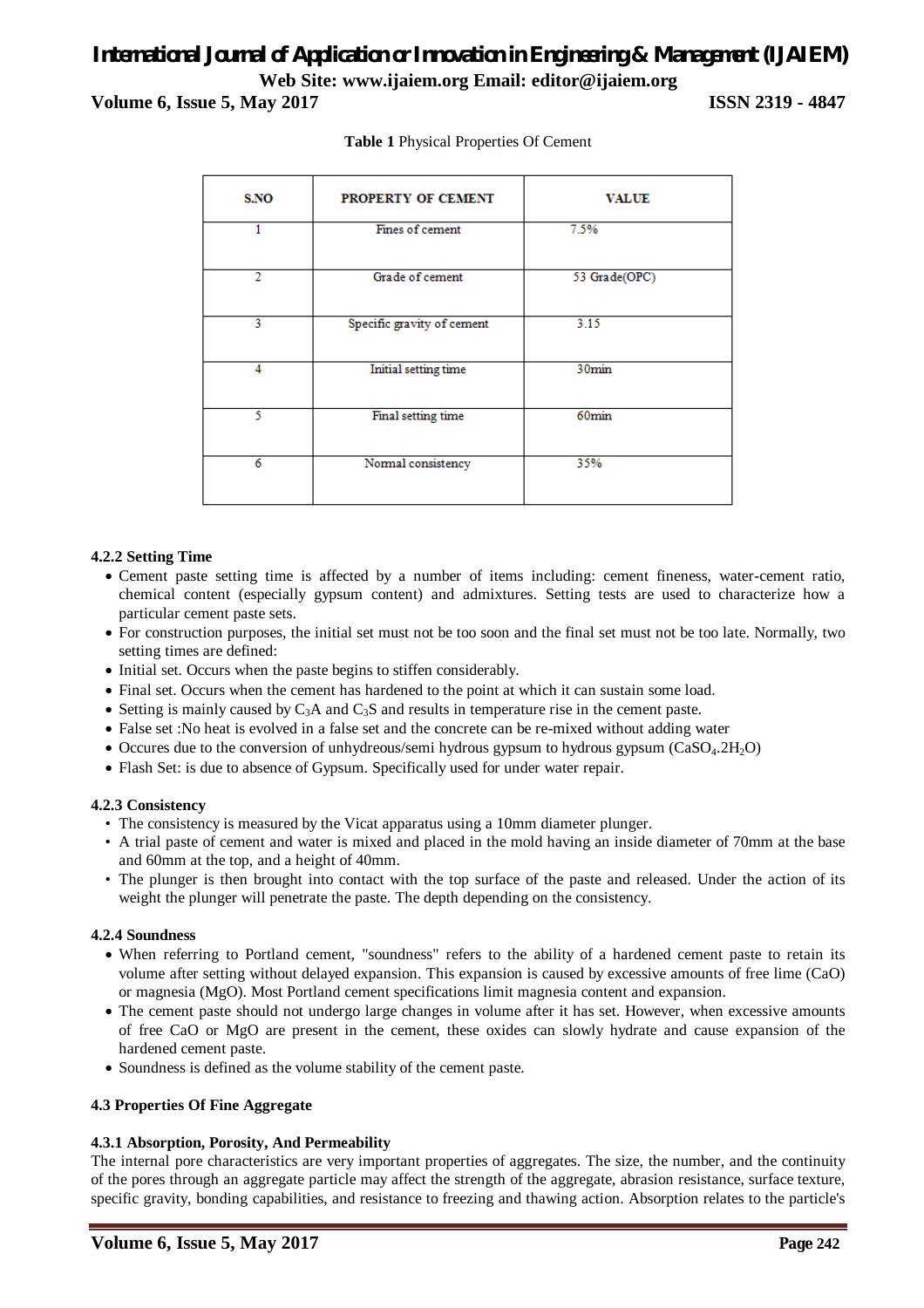**Volume 6, Issue 5, May 2017 ISSN 2319 - 4847**

ability to take in a liquid. Porosity is a ratio of the volume of the pores to the total volume of the particle. Permeability refers to the particle's ability to allow liquids to pass through. If the rock pores are not connected, a rock may have high porosity and low permeability.

#### **4.3.2 Surface Texture**

Surface texture is the pattern and the relative roughness or smoothness of the aggregate particle. Surface texture plays a big role in developing the bond between an aggregate particle and a cementing material. A rough surface texture gives the cementing material something to grip, producing a stronger bond, and thus creating a stronger hot mix asphalt or portland cement concrete. Surface texture also affects the workability of hot mix asphalt, the asphalt requirements of hot mix asphalt, and the water requirements of portland cement concrete. Some aggregates may initially have good surface texture, but may polish smooth later under traffic. These aggregates are unacceptable for final wearing surfaces. Limestone usually falls into this category.

#### **4.3.3 Strength And Elasticity**

Strength is a measure of the ability of an aggregate particle to stand up to pulling or crushing forces. Elasticity measures the "stretch" in a particle. High strength and elasticity are desirable in aggregate base and surface courses. These qualities minimize the rate of disintegration and maximize the stability of the compacted material. The best results for portland cement concrete may be obtained by compromising between high and low strength, and elasticity. This permits volumetric changes to take place more uniformly throughout the concrete.

#### **4.3.4 Hardness**

The hardness of the minerals that make up the aggregate particles and the firmness with which the individual grains are cemented or interlocked control the resistance of the aggregate to abrasion and degradation. Soft aggregate particles are composed of minerals with a low degree of hardness. Weak particles have poor cementation. Neither type is acceptable. The Mohs Hardness Scale is frequently used for determination of mineral hardness.

#### **4.4 Properties Of Coarse Aggregate**

The shape and texture of aggregate affects the properties of fresh concrete more than hardened concrete. Concrete is more workable when smooth and rounded aggregate is used instead of rough angular or elongated aggregate. Most natural sands and gravel from riverbeds or seashores are smooth and rounded and are excellent aggregates. Crushed stone produces much more angular and elongated aggregates, which have a higher surface-to-volume ratio, better bond characteristics but require more cement paste to produce a workable mixture. The surface texture of aggregate can be either smooth or rough. A smooth surface can improve workability, yet a rougher surface generates a stronger bond between the paste and the aggregate creating a higher strength. The grading or size distribution of aggregate is an important characteristic because it determines the paste requirement for workable concrete. This paste requirement is the factor controlling the cost, since cement is the most expensive component.

It is therefore desirable to minimize the amount of paste consistent with the production of concrete that can be handled, compacted, and finished while providing the necessary strength and durability. The required amount of cement paste is dependent upon the amount of void space that must be filled and the total surface area that must be covered. The moisture content of an aggregate is an important factor when developing the proper water/cementitious material ratio. All aggregates contain some moisture based on the porosity of the particles and the moisture condition of the storage area. The moisture content can range from less than one percent in gravel to up to 40 percent in very porous sandstone and expanded shale. Aggregate can be found in four different moisture states that include oven-dry (OD), air-dry (AD), saturated-surface dry (SSD) and wet. Of these four states, only OD and SSD correspond to a specific moisture state and can be used as reference states for calculating moisture content. In order to calculate the quantity of water that aggregate will either add or subtract to the paste, the following three quantities must be calculated: absorption capacity, effective absorption, and surface moisture.

The density of the aggregates is required in mixture proportioning to establish weight-volume relationships. Specific gravity is easily calculated by determining the densities by the displacement of water. All aggregates contain some porosity, and the specific gravity value depends on whether these pores are included in the measurement. There are two terms that are used to distinguish this measurement; absolute specific gravity and bulk specific gravity. **A**bsolute **S**pecific **G**ravity (ASG) refers to the solid material excluding the pores, and **B**ulk **S**pecific **G**ravity (BSG), sometimes called apparent specific gravity, includes the volume of the pores.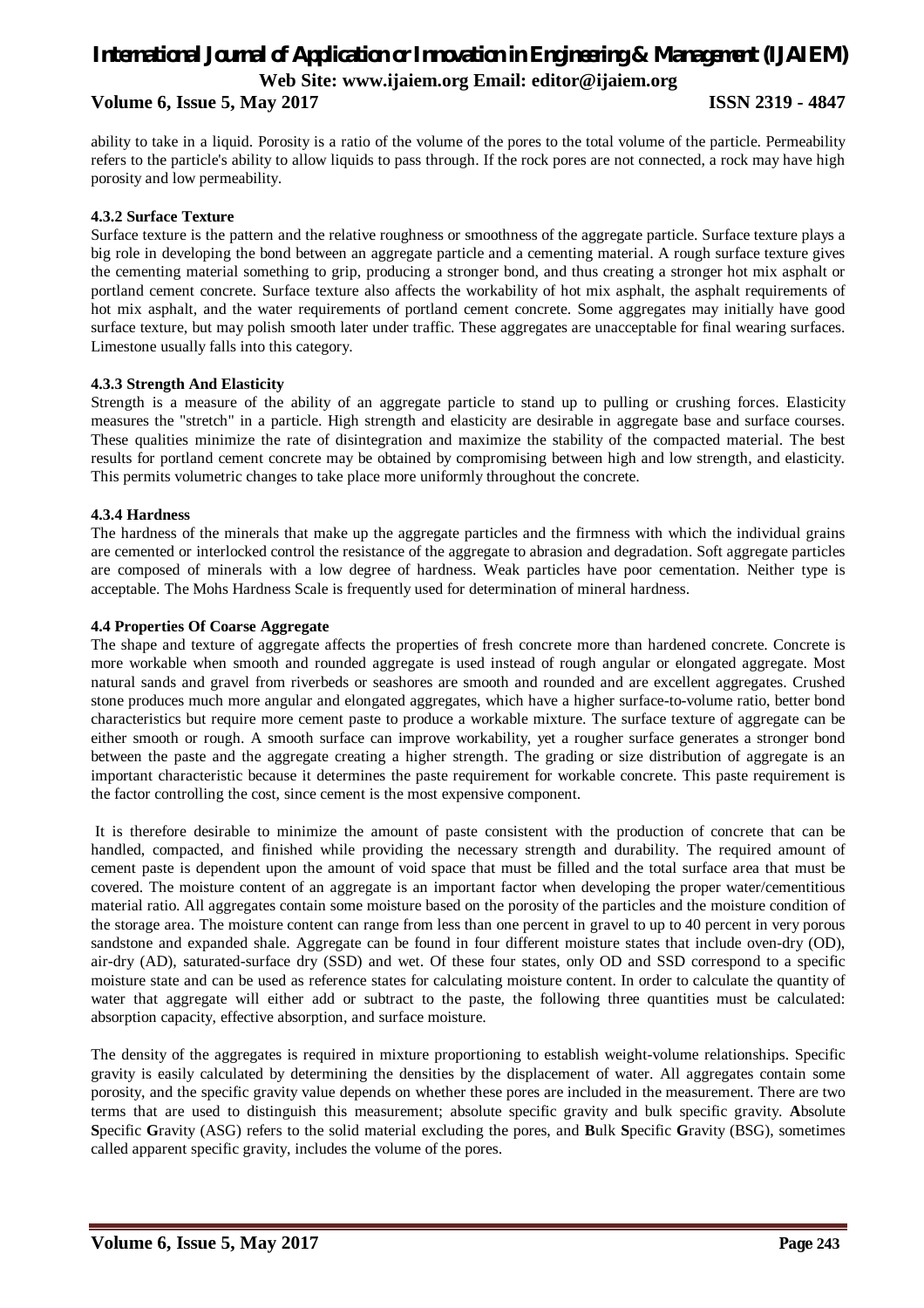### *International Journal of Application or Innovation in Engineering & Management (IJAIEM)*

**Web Site: www.ijaiem.org Email: editor@ijaiem.org**

**Volume 6, Issue 5, May 2017 ISSN 2319 - 4847** 

#### **4.5 Properties Of Recycled Aggregate**

The crushing characteristics of hardened concrete are similar to those of natural rock and are not significantly affected by the grade or quality of the original concrete. Recycled concrete aggregates produced from all but the poorest quality original concrete Recycled concrete aggregates contain not only the original aggregates, but also hydrated cement paste. This paste reduces the specific gravity and increases the porosity compared to similar virgin aggregates. Higher porosity of RCA leads to a higher absorption.In terms of composition, recycled aggregates, obtained from crushed waste concrete, consist of original aggregates and adhered mortar. Two factors which need to be taken into consideration in the use of these recycled materials in the production of new concrete is their structural behavior and durability. It is the percentage of recycled aggregate used, which influences the structural behavior of the new concrete. Also, durability of the recycled aggregate concrete depends on the heterogeneity of the recycled particles. Hence it is important to identify the mechanical, physical and chemical properties of the original coarse aggregates, as well as the original fine aggregates present in adhered mortar, to understand their suitability in the production of recycled concrete. The research involved experiments to analyze the structural behavior of recycled aggregate concrete, using different percentages of recycled aggregates.Construction and demolition waste control becomes indispensable from the moment that statistics refer to the waste's volume approaching an unsustainable level. The utilization of waste material as secondary raw material is the solution to the problem of an excess of waste material, not forgetting the parallel trend of improvement of final product quality. A systematic use of waste materials involves the classification of the mentioned waste materials according to their strength capacity, durability and utility. The basic components obtained from construction and demolition waste in concrete, masonry and mortar. Secondary raw aggregates are obtained from the waste crushed concretes. From a quality point of view, the original aggregates are heterogeneous in composition being derived from different minerals and adhered mortar. Primary raw coarse aggregate (granite) and sand (crushed limestone) were used indifferent concrete mixes.

#### **4.6 Properties Of Water**

Water used for mixing and curing shall be clean and free from injurious amounts of Oils, Acids, Alkalis, Salts, Sugar, Organic materials Potable water is generally considered satisfactory for mixing concrete Mixing and curing with sea water shall not be permitted. The pH value shall not be less than 6

#### **4.7 Properties Of Plastic Fiber**

Usually replacement of only 10% to 30% virgin sand is used for new concrete. Is approved using 100% recycled coarse aggregate produces acceptable quality concrete. Use of recycled fines, however, in a new mix requires close examination. Recycled fine aggregate is angular, with a high porosity and low specific gravity. The particles of crushed brick are generally more porous and have a lower density when compared to natural and recycled concrete aggregates. It is found that concrete made with crushed brick generally has comparable compressive and tensile strengths compared to those of conventional concrete. However, the modulus of elasticity, shrinkage, creep, initial surface absorption and chloride diffusion are inferior compared to those of natural concrete. Though, successful applications of crushed brick as the aggregates in the production of concretes are possible.

#### **4.8 Fresh Concrete Properties**

#### **4.8.1 Workability**

With the addition of furnace slag, the slump loss with time is directly proportional to increase in the slag content due to the introduction of large surface area in the concrete mix by its addition. Although the slump decreases, the mix remains highly cohesive.

#### **4.8.2 Segregation And Bleeding**

Furnace slag reduces bleeding significantly because the free water is consumed in wetting of the large surface area of the furnace slag and hence the free water left in the mix for bleeding also decreases. Furnace slag also blocks the pores in the fresh concrete so water within the concrete is not allowed to come to the surface.

#### **4.9 Hardened Concrete Properties**

#### **4.9.1 Compression Test On Concrete Cubes**

The determination of the compressive strength of concrete is very important because the compressive strength is the criterion of its quality. Other strength is generally prescribed in terms of compressive strength. The strength is expressed in N/mm<sup>2</sup>. This method is applicable to the making of preliminary compression tests to ascertain the suitability of the available materials or to determine suitable mix proportions. The concrete to be tested should not have the nominal maximum size of aggregate more than 20mm test specimens are either 15cm cubes or 15cm diameter used.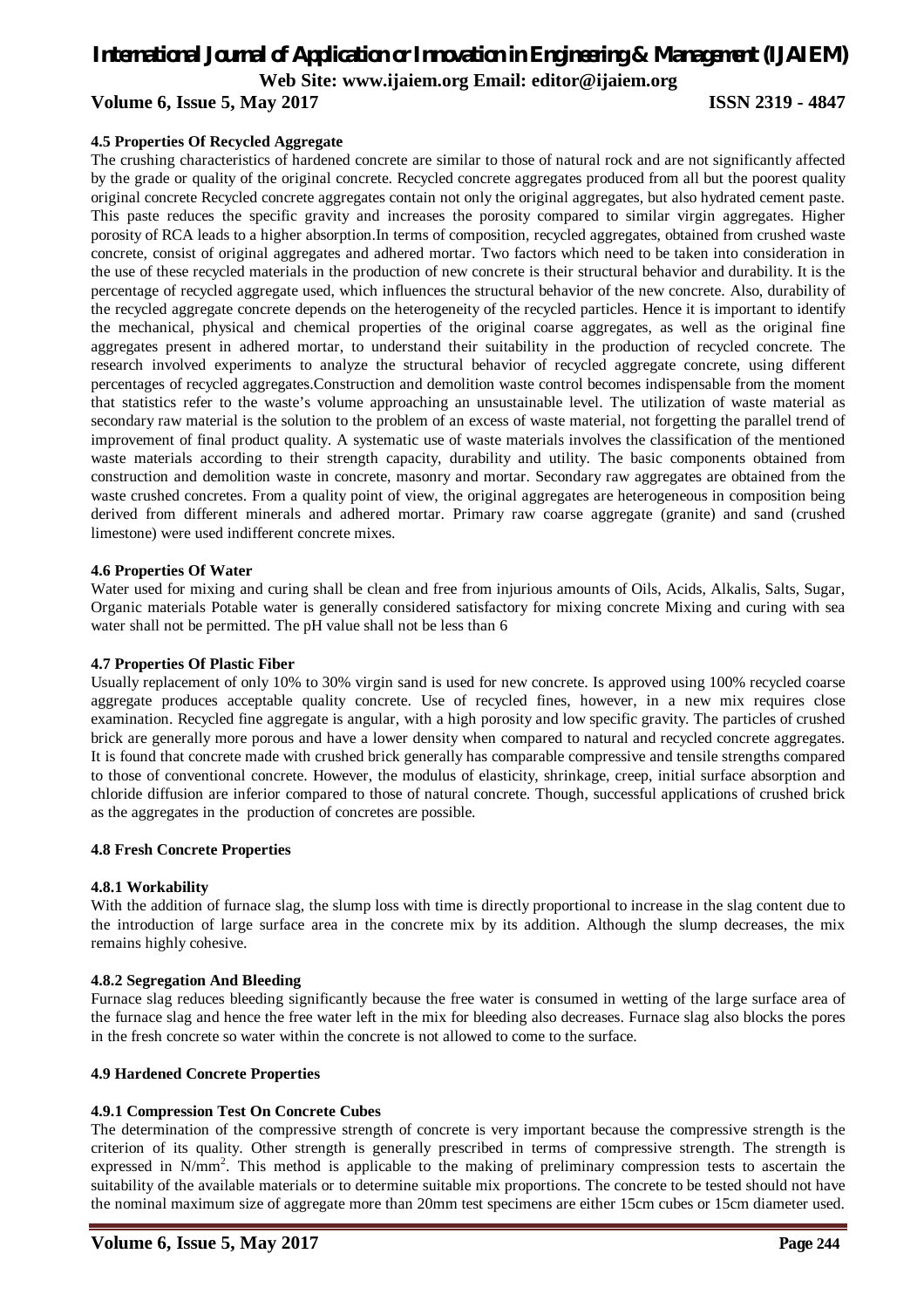#### **Volume 6, Issue 5, May 2017 ISSN 2319 - 4847**

At least three specimens should be made available for testing. Where every cylinder is used for compressive strength results the cube strength can be calculated as under.

Minimum cylinder compressive strength =  $0.8$  x compressive strength cube (10 cm x 10 cm) The concrete specimens are generally tested at ages 7 days and 28 days.

#### **4.9.2 Split Tensile Test On Cylinder**

Concrete is strong in compression but weak in tension. Tension stresses are likely to develop in concrete due to drying shrinkage, rusting of reinforcement, temperature gradient etc.

In concrete road slab this tensile stresses are developed due to wheel loaded and volume changes in concrete are available to determine this. Split test is one of the indirect methods available to find out the tensile strength.

#### **4.9.3 Flexural Test On Beams**

It is the ability of a beam or slab to resist failure in bending. It is measured by loading un-reinforced 6x6 inch concrete beams with a span three times the depth (usually 18 in.). The flexural strength is expressed as "Modulus of Rupture" (MR) in psi. Flexural MR is about 12 to 20 percent of compressive strength.

#### **5. TESTING PROCEDURE**

#### **5.1 Introduction**

The following test done by the concrete compressive strength of cube, flexural strength of beam & split tensile strength for cylinder

#### **5.2 Compressive Strength Test**

When a specimen of material is loaded in such a way that it extends it is said to be in tension. On the other hand if the material compresses and shortens it is said to be in compression. On an atomic level, the molecules or atoms are forced apart when in tension whereas in compression they are forced together. Since atoms in solids always try to find an equilibrium position, and distance between other atoms, forces arise throughout the entire material which oppose both tension and compression. The phenomena prevailing on an atomic level are therefore similar.The "strain" is the relative change in length under applied stress; positive strain characterises an object under tension load which tends to lengthen it, and a compressive stress that shortens an object gives negative strain. Tension tends to pull small sideways deflections back into alignment, while compression tends to amplify such deflection into buckling. Compressive strength is measured on materials, components, and structures. By definition, the ultimate compressive strength of a material is that value of uniaxial compressive stress reached when the material fails completely. The compressive strength is usually obtained experimentally by means of a compressive test. The apparatus used for this experiment is the same as that used in a tensile test. However, rather than applying a uniaxial tensile load, a uniaxial compressive load is applied. As can be imagined, the specimen (usually cylindrical) is shortened as well as spread laterally. At the time of testing, each specimen must keep in compressive testing machine. The maximum load at the breakage of concrete block will be noted. From the noted values, the compressive strength may calculated by using below formula. Figure. 4 shows Compression Test.

Compressive Strength = Load / Area

Size of the test specimen=150mm x 150mm x 150mm

#### **5.3 Split Tensile Test**

The size of cylinders 300 mm length and 150 mm diameter are placed in the machine such that load is applied on the opposite side of the cubes are casted. Align carefully and load is applied, till the specimen breaks. Figure.5 shows Split Tensile Test The formula used for calculation.

Split tensile strength  $= 2P/\mu dl$ 

#### **5.4 Flexural Strength Test**

During the testing, the beam specimens of size 7000mmx150mmx150mm were used. Specimens were dried in open air after 7 days of curing and subjected to flexural strength test under flexural testing assembly. Apply the load at a rate that constantly increases the maximum stress until rupture occurs. Figure 6 shows Flexural Strength Test The fracture indicates in the tension surface within the middle third of span length. The flexural strength was obtained using the formula (R)

Where,

 $R = Pl/bd^2$ 

 $R =$  Modulus of rupture (N/mm<sup>2</sup>)

 $P =$  Maximum applied load (N/mm<sup>2</sup>)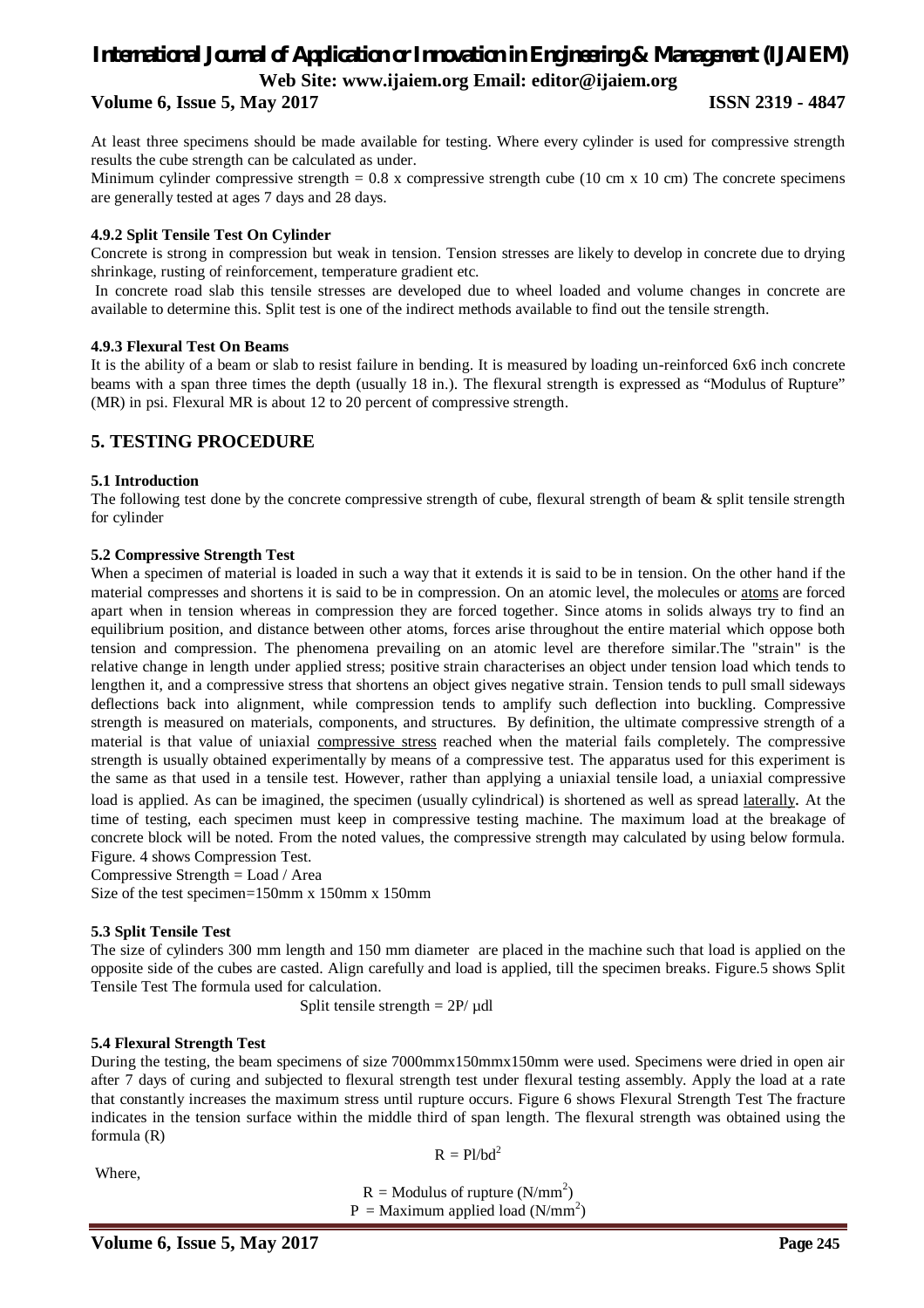### *International Journal of Application or Innovation in Engineering & Management (IJAIEM)* **Web Site: www.ijaiem.org Email: editor@ijaiem.org Volume 6, Issue 5, May 2017 ISSN 2319 - 4847**



 $l =$  Length of specimen (mm)  $b =$  Width of specimen (mm)  $d =$  depth of specimen (mm)





 **Figure. 4** Compression Test **Figure.5** Split Tensile Test **Figure 6** Flexural Strength Test

### **6.TEST RESULTS**

#### **6.1 Introduction**

The test result taking for mix design by M30 for as conventional as well as recycled concrete & plastic fibre concrete.

#### **6.1.1 For M30 Grade Concrete**

#### **RATIO –I**

Recycled Aggregate **–** 100 % by replacement of Coarse Aggregate

#### **RATIO - II**

Plastic Fibre **–** 20 % by replacement of Recycled Aggregate

#### **RATIO –III**

Plastic Fibre **–** 40 % by replacement of Recycled Aggregate

#### **6.2. Compressive Strength**

Table 2 shows Compressive Test results. Figure 7 shows Graph of Compressive Test

|                    |         |        | Compressive Strength in N/mm <sup>2</sup> |                                             |      |
|--------------------|---------|--------|-------------------------------------------|---------------------------------------------|------|
| <b>Control Mix</b> |         | CC(0%) | RECYCLED AGGREGATE                        | <b>VARIOUS % OF PLASTIC</b><br><b>FIBRE</b> |      |
|                    |         |        | 40%                                       | 20%                                         | 40%  |
|                    | 7 DAYS  | 16.2   | 9.20                                      | 32                                          | 28.5 |
| M30                | 14 DAYS | 23.8   | 20.2                                      | 2973<br>40                                  | 34.5 |
|                    | 28 DAYS | 28.6   | 23.95                                     | 49.6                                        | 41.8 |

**Table 2** Compressive Test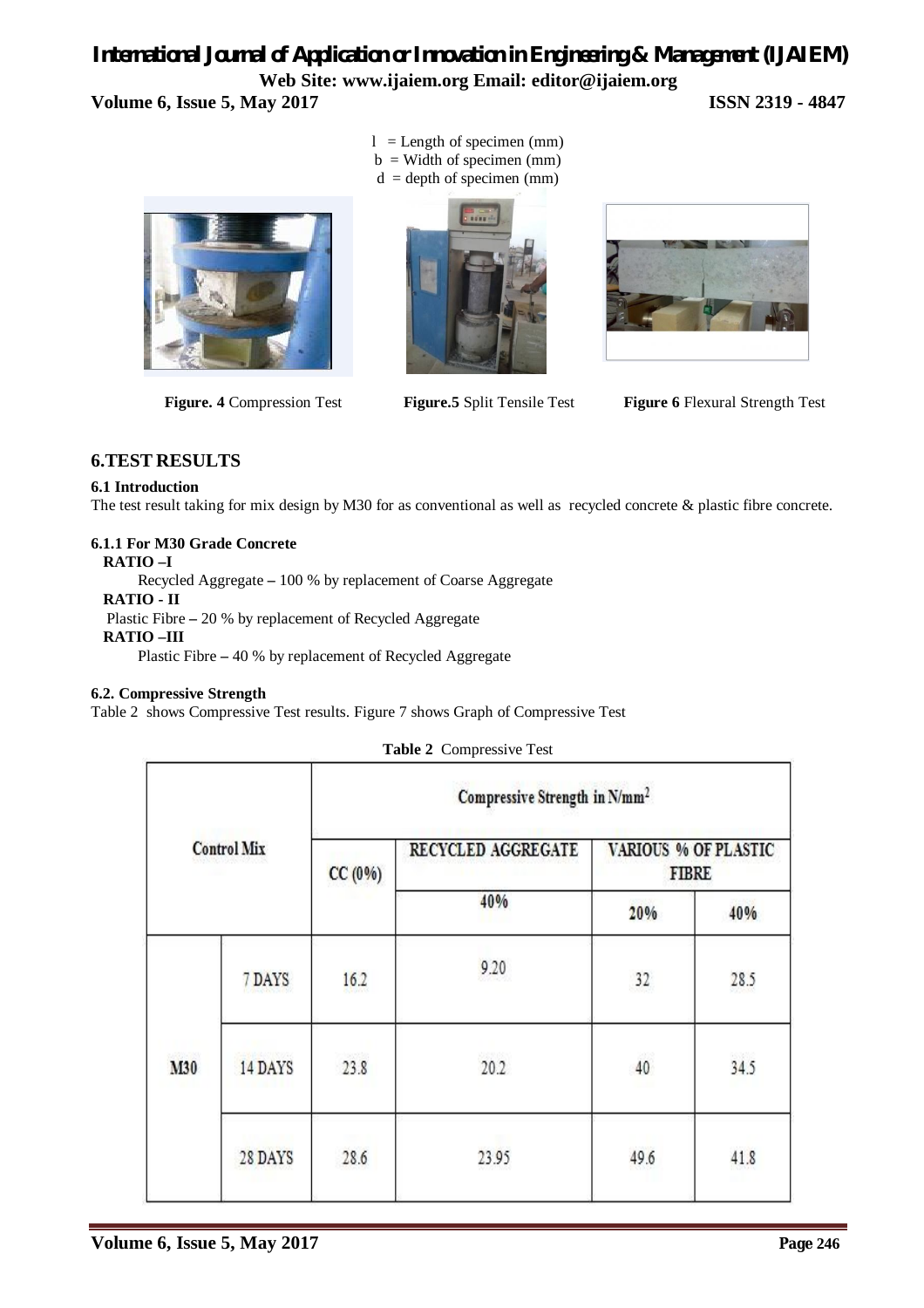**Volume 6, Issue 5, May 2017 ISSN 2319 - 4847**



**Figure 7** Compressive Test

### **8.3. Split Tensile Strength Of Concrete**

Table 3 Split Tensile Strength Figure. 10 Graph Shown Split Tensile Strength

|  | Table 3 Split Tensile Strength |
|--|--------------------------------|
|  |                                |

|                    |         | Split Tensile Strength in N/mm <sup>2</sup> |                           |                                             |                 |
|--------------------|---------|---------------------------------------------|---------------------------|---------------------------------------------|-----------------|
| <b>Control Mix</b> |         | CC(0%)                                      | <b>RECYCLED AGGREGATE</b> | <b>VARIOUS % OF PLASTIC</b><br><b>FIBRE</b> |                 |
|                    |         |                                             | 40%                       | 20%                                         | 40%             |
|                    | 7 DAYS  | 1.78                                        | 2.26                      | 2.46                                        | oshere.<br>2.15 |
| <b>M30</b>         | 14 DAYS | 1.98                                        | 2.67                      | 2.78                                        | 2.37            |
|                    | 28 DAYS | 43264348<br>2.68                            | 3.28                      | 3.1                                         | 2.6             |



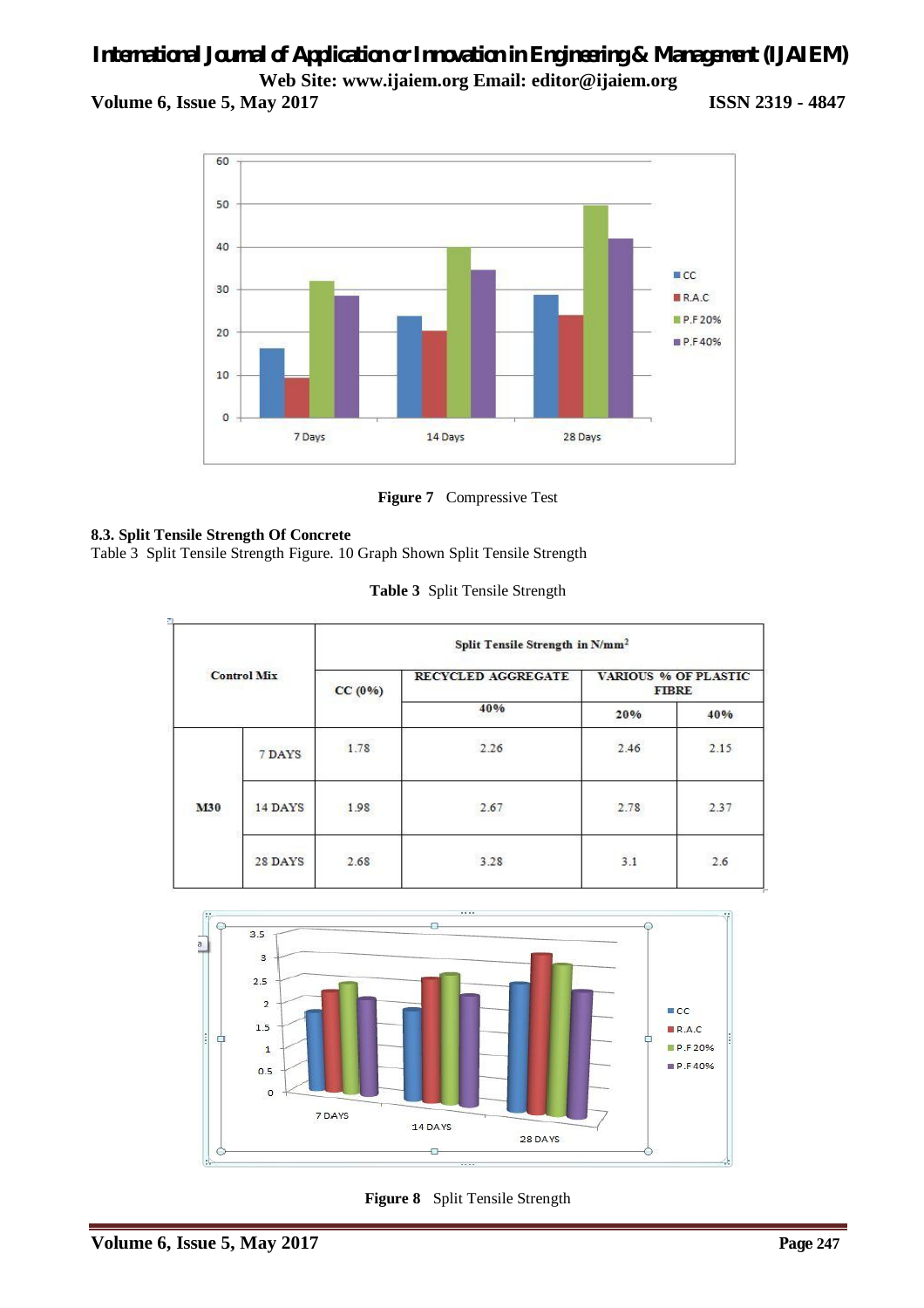**Volume 6, Issue 5, May 2017 ISSN 2319 - 4847**

#### **8.4. Flexural Strength On Beam**

Table 6 shows Flexural Strength. Figure.9 shows Graph of Flexural Strength

| Table 6 Flexural Strength |         |                                        |                    |                                      |      |  |
|---------------------------|---------|----------------------------------------|--------------------|--------------------------------------|------|--|
|                           |         | Flexural Strength in N/mm <sup>2</sup> |                    |                                      |      |  |
| <b>Control Mix</b>        |         | CC(0%)                                 | RECYCLED AGGREGATE | VARIOUS % OF PLASTIC<br><b>FIBRE</b> |      |  |
|                           |         |                                        | 40%                | 20%                                  | 40%  |  |
|                           | 7 DAYS  | 4.1                                    | 5.64               | 5.42                                 | 5.36 |  |
| M25                       | 14 DAYS | 4.98                                   | 6.42               | 6.15                                 | 6.08 |  |
|                           | 28 DAYS | 5.2                                    | 7.15               | 7.06                                 | 6.95 |  |



**Figure 9** Flexural Strength

#### **CONCLUSION**

- The behavior of green concrete under slump and compaction factor tests shows that workability is reduced in PFRC. It was due to resistance offered by the fibers to the movement of aggregates. The dry density is also reduced in PFRC but it is beneficial to reduce dead weight of concrete.
- Utilisation of fibres in plastic concrete in various proportions to improve the strength.
- Plastic fibres along with steel fibres can be used to improve the strength of concrete.
- This preliminary study has thus shown that the relationships between compressive strength, as used in European standard for plain concrete, can be applied to concrete containing PET-fibers.
- The relationship between cube and cylinder compressive strength is linear.
- In Our Project We Discuss 100% Of Recycled Aggregate With Various Percentage Of plastic fibre as 20%, 40%.
- Replacement Level Of 40% Recycled Aggrgate in concrete mixes was found to be the optimum level to obtain higher value of the strength at the age of 28 days.
- The Optimum Level Of Compressive Strength Is 49.6 N/mm<sup>2</sup> With The Replacement Of 40% plastic fibre.
- This preliminary study has thus shown that the relationships between compressive strength, as used in European standard for plain concrete, can be applied to concrete containing PET-fibers.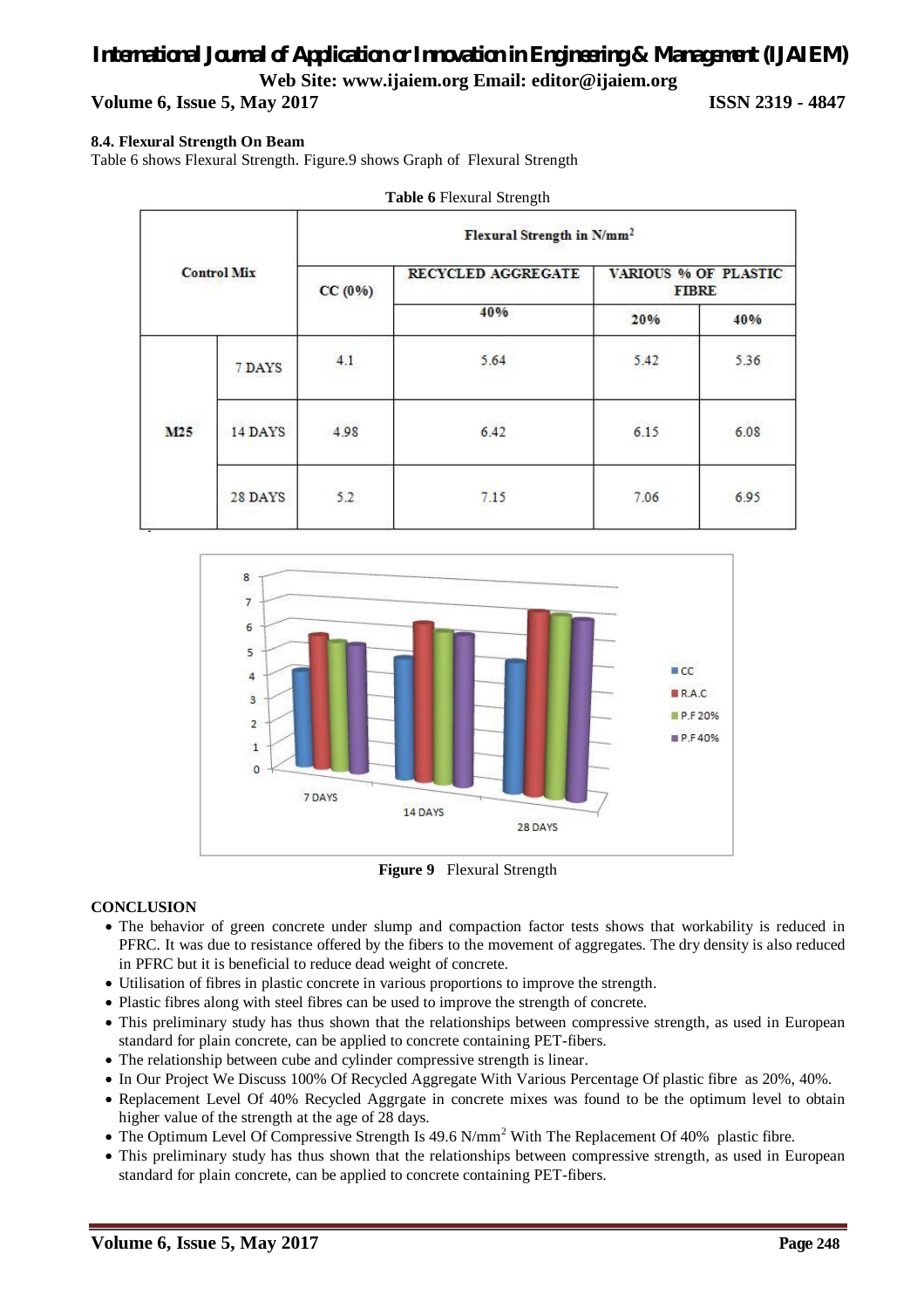#### **Volume 6, Issue 5, May 2017 ISSN 2319 - 4847**

#### **REFERENCES**

- [1] T.Subramani, S.Krishnan, S.K.Ganesan, G.Nagarajan. "Investigation of Mechanical Properties in Polyester and Phenyl-ester Composites Reinforced With Chicken Feather Fiber" International Journal of Engineering Research and Applications Vol. 4, Issue 12(Version 4), pp.93-104, 2014.
- [2] T.Subramani, J.Jayalakshmi , " Analytical Investigation Of Bonded Glass Fibre Reinforced Polymer Sheets With Reinforced Concrete Beam Using Ansys" , International Journal of Application or Innovation in Engineering & Management (IJAIEM) , Volume 4, Issue 5, pp. 105-112 , 2015
- [3] T.Subramani, D.Latha , " Experimental Study On Recycled Industrial Waste Used In Concrete" , International Journal of Application or Innovation in Engineering & Management (IJAIEM) , Volume 4, Issue 5, pp. 113-122 , 2015
- [4] T.Subramani, V.Angappan , " Experimental Investigation Of Papercrete Concrete" , International Journal of Application or Innovation in Engineering & Management (IJAIEM) , Volume 4, Issue 5, pp. 134-143 , 2015
- [5] T.Subramani, V.K.Pugal , " Experimental Study On Plastic Waste As A Coarse Aggregate For Structural Concrete" , International Journal of Application or Innovation in Engineering & Management (IJAIEM) , Volume 4, Issue 5, pp.144-152 2015
- [6] T.Subramani, B.Suresh , " Experimental Investigation Of Using Ceramic Waste As A Coarse Aggregate Making A Light Weight Concrete " , International Journal of Application or Innovation in Engineering & Management (IJAIEM) , Volume 4, Issue 5, pp. 153-162 , 2015
- [7] T.Subramani, M.Prabhakaran , " Experimental Study On Bagasse Ash In Concrete" , International Journal of Application or Innovation in Engineering & Management (IJAIEM) , Volume 4, Issue 5, pp. 163-172 , 2015
- [8] T.Subramani, A.Mumtaj , " Experimental Investigation Of Partial Replacement Of Sand With Glass Fibre" , International Journal of Application or Innovation in Engineering & Management (IJAIEM) , Volume 4, Issue 5, pp. 254-263 , 2015
- [9] T.Subramani, S.B.Sankar Ram Experimental Study on Concrete Using Cement With Glass Powder, IOSR Journal of Engineering,Volume 5 , Issue 5, Version 3, pp43-53, 2015
- [10]T.Subramani, S.Kumaran , " Experimental Investigation Of Using Concrete Waste And Brick Waste As A Coarse Aggregate " , International Journal of Application or Innovation in Engineering & Management (IJAIEM) , Volume 4, Issue 5, pp. 294-303 , 2015
- [11]T.Subramani, G.Ravi, "Experimental Investigation Of Coarse Aggregate With Steel Slag In Concrete", IOSR Journal of Engineering, Volume 5,Issue 5, Version 3, pp64-73, 2015
- [12]T.Subramani, K.S.Ramesh , " Experimental Study On Partial Replacement Of Cement With Fly Ash And Complete Replacement Of Sand With M sand" , International Journal of Application or Innovation in Engineering & Management (IJAIEM) , Volume 4, Issue 5 , pp. 313-322 , 2015
- [13]T.Subramani, G.Shanmugam , " Experimental Investigation Of Using Papercrete And Recycled Aggregate As A Coarse Aggregate " , International Journal of Application or Innovation in Engineering & Management (IJAIEM) , Volume 4, Issue 5, pp. 323-332 , May 2015
- [14]T.Subramani, P.Sakthivel , " Experimental Investigation On Flyash Based Geopolymer Bricks" , International Journal of Application or Innovation in Engineering & Management (IJAIEM) , Volume 5, Issue 5, pp. 216-227 , 2016 .
- [15] T.Subramani, R.Siva, "Experimental Study On Flexural And Impact Behavior Of Ferrocement Slabs" International Journal of Application or Innovation in Engineering & Management (IJAIEM), Volume 5, Issue 5, pp. 228-238 , 2016 .
- [16]T.Subramani, A.Anbuchezian , " Experimental Study Of Palm Oil Fuel Ash As Cement Replacement Of Concrete " , International Journal of Application or Innovation in Engineering & Management (IJAIEM), Volume 6, Issue 3, March 2017 , pp. 001-005 , ISSN 2319 - 4847.
- [17]T.Subramani, A.Anbuchezian , " Experimental Study Of Mineral Admixture Of Self Compacting Concrete " , International Journal of Application or Innovation in Engineering & Management (IJAIEM), Volume 6, Issue 3, March 2017 , pp. 006-010 , ISSN 2319 - 4847.
- [18]T.Subramani, A.Anbuchezian , " Experimental Test On Bitumen With Addition Of 35% Of Plastic Fibre " , International Journal of Application or Innovation in Engineering & Management (IJAIEM), Volume 6, Issue 3, March 2017 , pp. 017-022 , ISSN 2319 - 4847.
- [19]T.Subramani, A.Anbuchezian , " Stabilization Of M30 Concrete Pavement By Partially Replacing Cement By 20% Of Flyash And Sodium Silicate " , International Journal of Application or Innovation in Engineering & Management (IJAIEM), Volume 6, Issue 3, March 2017 , pp. 023-031 , ISSN 2319 - 4847.
- [20]T.Subramani, A.Anbuchezian , " Experimental Investigation On Flexural Behavior Of Folded Ferro Cement Panels ", International Journal of Application or Innovation in Engineering & Management (IJAIEM), Volume 6, Issue 3, March 2017 , pp. 045-049 , ISSN 2319 - 4847.